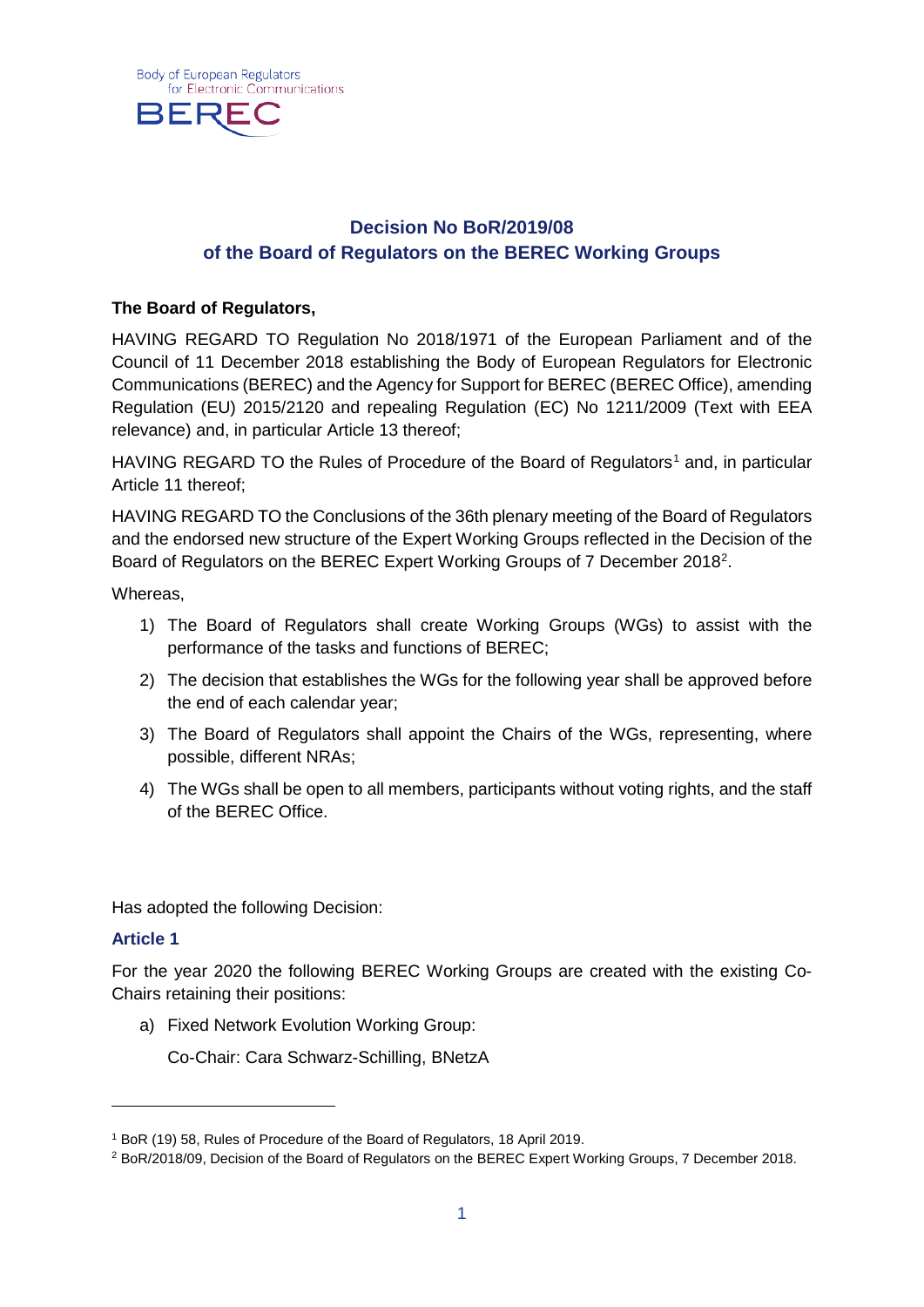

Co-Chair: Wilhelm Schramm, RTR

- b) Market and Economic Analysis Working Group: Co-Chair: Anaïs Le Gouguec, Arcep Co-Chair: Jorge Infante González, CNMC
- c) Open Internet Working Group: Co-Chair: Klaus Nieminen, TRAFICOM Co-Chair: Michiel van Dijk, ACM
- d) End-User Working Group: Co-Chair: Paolo Lupi, AGCOM Co-Chair: Therese Hourigan, ComReg
- e) Regulatory Framework Working Group: Co-Chair: Antonio de Tommaso, AGCOM Co-Chair: Ervin Kajzinger, NMHH
- f) Remedies Working Group: Co-Chair: Annegret Groebel, BNetzA Co-Chair: Sławomir Olszewski, UKE
- g) Roaming Working Group: Co-Chair: Elisabeth Felber, RTR Co-Chair: Ioanna Choudalaki, EETT
- h) Statistics and Indicators Working Group: Co-Chair: Begoña García Mariñoso, CNMC Co-Chair: Rita Vala, ANACOM
- i) Wireless Network Evolution Working Group: